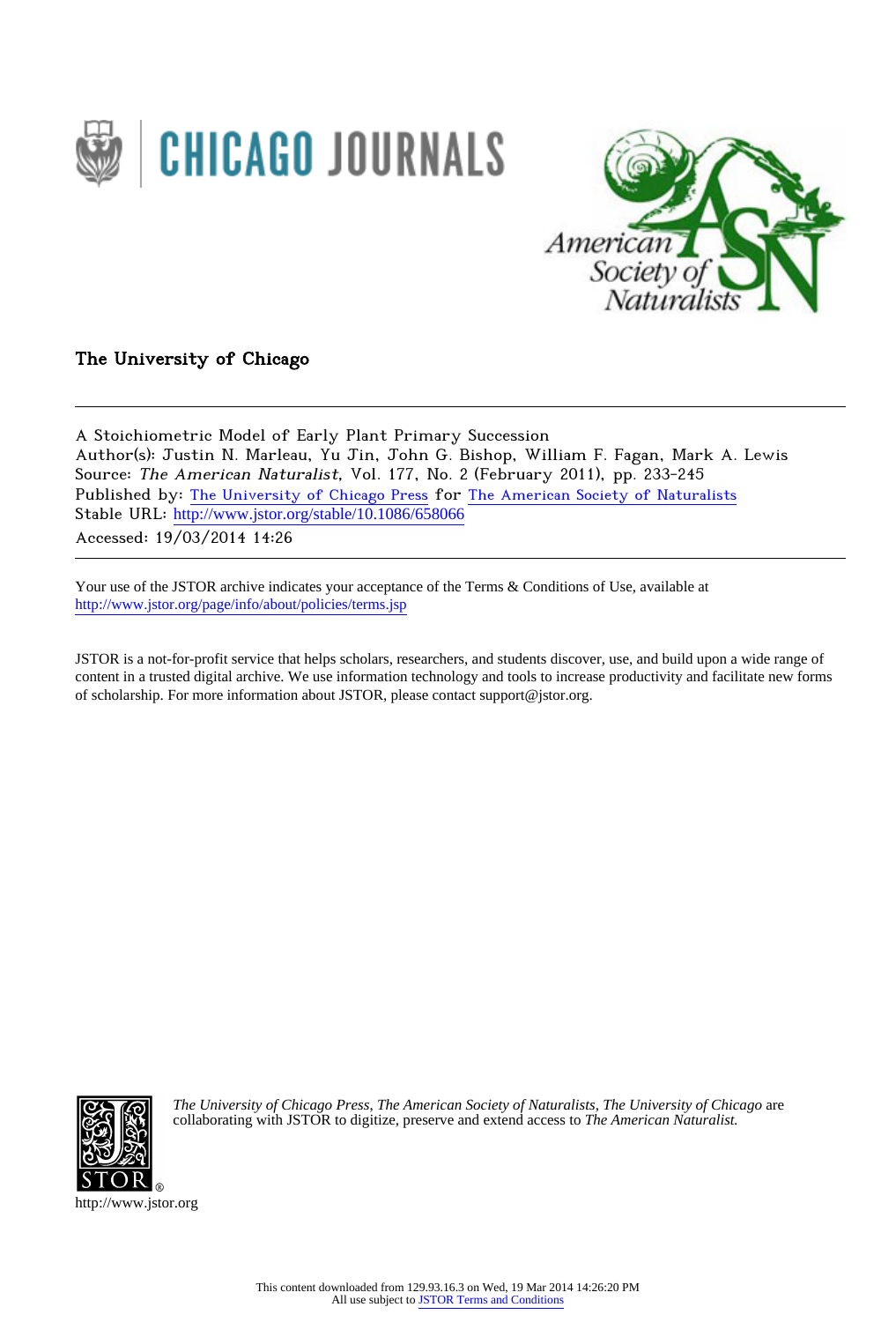# **A Stoichiometric Model of Early Plant Primary Succession**

Justin N. Marleau,<sup>1,2,\*</sup> Yu Jin,<sup>2,3</sup> John G. Bishop,<sup>4</sup> William F. Fagan,<sup>5</sup> and Mark A. Lewis<sup>1,2,3</sup>

1. Department of Biological Sciences, University of Alberta, Biological Sciences Building, Edmonton, Alberta T6G 2E9, Canada;

2. Centre for Mathematical Biology, University of Alberta, Biological Sciences Building, Edmonton, Alberta T6G 2E9, Canada;

3. Department of Mathematical and Statistical Sciences, University of Alberta, Edmonton, Alberta T6G 2E1, Canada; 4. School of

Biological Science, Washington State University, Vancouver, Washington 98686; 5. Department of Biology, University of Maryland, College Park, Maryland 20742

*Submitted August 23, 2010; Accepted October 26, 2010; Electronically published January 12, 2011 Online enhancements:* appendixes.

abstract: The relative importance of plant facilitation and competition during primary succession depends on the development of ecosystem nutrient pools, yet the interaction of these processes remains poorly understood. To explore how these mechanisms interact to drive successional dynamics, we devised a stoichiometric ecosystem-level model that considers the role of nitrogen and phosphorus limitation in plant primary succession. We applied this model to the primary plant community on Mount St. Helens, Washington State, to check the validity of the proposed mechanisms. Our results show that the plant community is colimited by nitrogen and phosphorus, and they confirm previous suggestions that the presence of a nitrogen-fixing legume, *Lupinus lepidus*, can enhance community biomass. In addition, the observed nutrient supply rates may promote alternative successional trajectories that depend on the initial plant abundances, which may explain the observed heterogeneity in community development. The model further indicates the importance of mineralization rates and other ecosystem parameters to successional rates. We conclude that a model framework based on ecological stoichiometry allows integration of key biotic processes that interact nonlinearly with biogeochemical aspects of succession. Extension of this approach will improve the understanding of the process of primary succession and its application to ecosystem rehabilitation.

*Keywords:* primary succession, stoichiometry, nutrient limitation, resource competition, Mount St. Helens, facilitation.

#### **Introduction**

Primary succession—the development of an ecosystem from a substrate devoid of biological remnants—has been a subject of keen interest to ecologists for over a century (Clements 1916; Walker and del Moral 2003). Focusing mostly on plant communities and biogeochemical processes, ecologists have studied the development of ecosystems on glacial moraines (e.g., Matthews 1992; Chapin et al. 1994), volcanic substrates (e.g., del Moral and Bliss 1993; Tsuyuzaki and del Moral 1995; Vitousek 2004), sand dunes (e.g., Houle 1997), mine spoils (e.g., Smyth 1997), and other primary successional habitats (Walker and del Moral 2003). Since the rejection of the Clementsian theory of succession in the second half of the twentieth century, these studies have used empirical and statistical methods to discern relationships between populations and environments and tease out the mechanisms at work in a particular sere (e.g., Whittaker 1975). Conceptual models of succession are developed on the basis of the elucidated mechanisms in order to help understand and predict primary succession (Connell and Slatyer 1977; Pickett et al. 1987; Walker and Chapin 1987; Callaway and Walker 1997; del Moral et al. 2005).

This empirically driven approach to succession suffers several shortcomings. For example, due to the site-specific nature of empirical research, it is difficult to generalize about the presence and importance of mechanisms across seral communities, and only a few mechanisms (e.g., competition, facilitation, stochasticity) are explored (Walker and del Moral 2003). Furthermore, the complex interactions among successional mechanisms may not be amenable to experimental work, in part due to the temporal and spatial scales involved (Walker and del Moral 2003). The lack of generality, a limited understanding of interactions between mechanisms, and the intrinsic stochasticity of assembly processes combine to reduce ecologists' ability to predict community change (Walker and del Moral 2003).

To address these shortcomings, mechanistic mathematical models of succession have been developed (e.g., Pastor and Post 1986; Huston and Smith 1987). Their application to forest secondary succession has led to key insights concerning the importance of life-history traits and competition in succession (Huston and Smith 1987). However,

<sup>\*</sup> Corresponding author. Present address: Department of Biology, McGill University, 1205 Avenue Docteur Penfield, Montréal, Québec H3A 1B1, Canada; e-mail: jnmarlea@ualberta.ca.

Am. Nat. 2011. Vol. 177, pp. 233-245. © 2011 by The University of Chicago. 0003-0147/2011/17702-52402\$15.00. All rights reserved. DOI: 10.1086/658066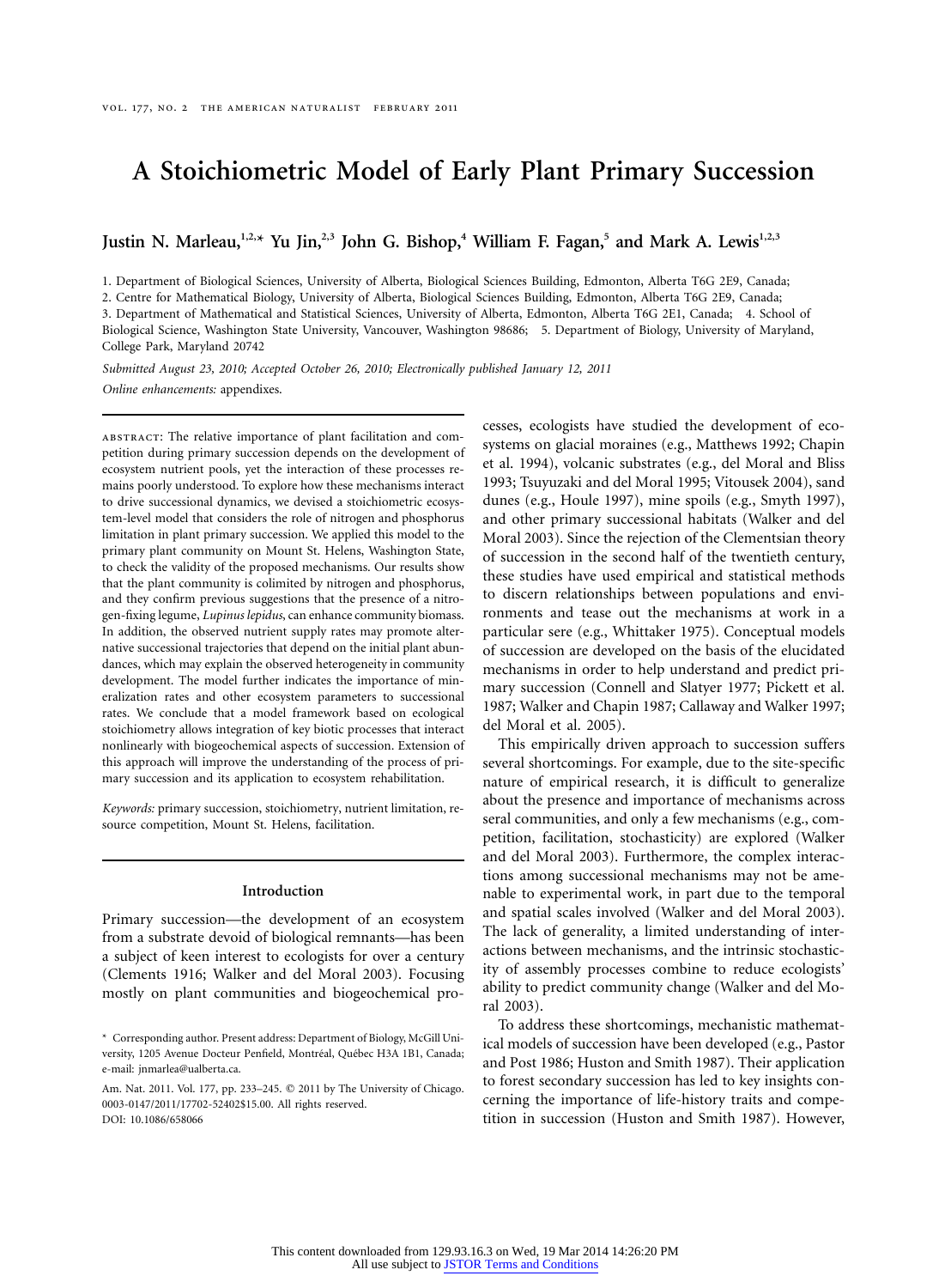this approach still does not necessarily lead to a general understanding of succession, as the models are tailored to specific seral communities such as forests (Walker and del Moral 2003). For greater generality, the models must be couched within a general theoretical framework that can be applied independently of the sere involved (Walker and del Moral 2003).

One such theoretical framework is ecological stoichiometry, which considers ecological interactions and processes at the chemical level (Sterner and Elser 2002). At the ecosystem level, many successional mechanisms, such as competition, facilitation, and resource availability, can be described in terms of exchanges of chemical compounds, which can allow for integration across levels of biological organization (Sterner and Elser 2002). At least one mechanistic stoichiometric model of marine succession has been developed and successfully applied, indicating the potential of the approach (Litchman et al. 2006).

Here we develop a mechanistic stoichiometric model of early plant primary succession based on early successional communities and biogeochemical processes at Mount St. Helens, a volcano in Washington State. We parameterized the model using data from field studies and the literature and compared the stoichiometric model's predictions with empirical results, finding qualitative agreement with both field observations and experimental manipulations. The model indicates that the plant community can enter different stable configurations on the basis of initial conditions, which has been hypothesized previously (del Moral et al. 2005). We conclude with a discussion on the impacts of the model for the study of primary succession.

# **Overview of Plant Primary Succession on Mount St. Helens**

The eruption of Mount St. Helens in 1980 created a large area of primary successional habitat known as the Pumice Plain (Dale et al. 2005). The Pumice Plain lacked any biological remnants and contained no detectable nitrogen (del Moral and Clampitt 1985). The first plant to colonize the barren substrate was the prairie lupine (*Lupinus lepidus* var. *lobbii*), an herbaceous, short-lived, N-fixing legume (del Moral and Clampitt 1985; Bishop 2002). Because of its capacity to obtain N through its symbiotic association with *Bradyrhizobium* and its ability to tolerate stressful environmental conditions, *Lupinus* formed large monocultures across the Pumice Plain (Bishop et al. 2005).

In older colonies, *Lupinus* declined in dominance over time as the arrival of specialist herbivores and competing plant species reduced their numbers (Bishop 2002; del Moral and Rozzell 2005). Evidence suggests that *Lupinus* aided its own decline in dominance by facilitating the growth of competing plant species, presumably by improving soil conditions and soil nutrient levels (Morris and Wood 1989; Halvorson et al. 1991*a*, 1991*b*, 1992; del Moral and Bliss 1993; Titus and del Moral 1998; Halvorson and Smith 2009). However, live *Lupinus* plants can actively inhibit the germination of competitors' seeds and sequester limiting resources such as N, P, and water (Morris and Wood 1989; Gill et al. 2006; Titus 2009). Furthermore, differences in community composition exist between areas with and without *Lupinus*, suggesting that certain plant species benefit most from associations with *Lupinus* (del Moral and Rozzell 2005; Titus 2009).

Recent experiments manipulating the levels of N and P available to the Pumice Plain plant community indicate that nutrient availability alters community composition and biomass (Gill et al. 2006; Bishop et al. 2010). With no nutrient additions, *Lupinus* dominated the experimental community, which also featured subdominant asters and grasses from the genus *Agrostis* (Gill et al. 2006). With additional N, the community became dominated by hairy cat's ear (*Hypochaeris radicata*; a weedy, nonnative composite), *Lupinus* decreased in biomass, and overall community biomass increased (Gill et al. 2006; Bishop et al. 2010). With additional P, *Lupinus* biomass increased over the short term, but other plant species experienced longterm benefit from N inputs by *Lupinus* (Gill et al. 2006; Bishop et al. 2010).

These results, combined with a lack of aboveground competition (Titus 2009), suggest that the change in community composition can be explained in terms of competition for nutrients and changes in nutrient availability, both of which are influenced by biotic and abiotic factors (Halvorson and Smith 2009). In addition, species differences in stoichiometries and the ability to fix N can alter both the competition for nutrients (Tyrrell 1999; Schade et al. 2005; Revilla and Weissing 2008) and nutrient availability through recycling (Daufresne and Hedin 2005; Ballantyne et al. 2008; Menge et al. 2009). Therefore, we develop a stoichiometrically explicit plant community model to explore how well ecological stoichiometry can explain the successional patterns seen at Mount St. Helens.

#### **Modeling the Plant Community and Its Ecosystem**

Because of the complex plant-soil-detritus interactions involved in primary succession, a good explanatory model for the community dynamics will need to keep track of nutrients in plant biomass, nutrients in the soil solution, and nutrients located within dead plant tissue (i.e., plant detritus). Each species *j* within our plant community will have a biomass  $B_i$  (mol C) and a certain amount of nutrient *i* per unit biomass, which is denoted by  $Q_{ii}$  (mol nutrient mol  $C^{-1}$ ). Each plant will obtain nutrients from the soil solution depending on the concentration of each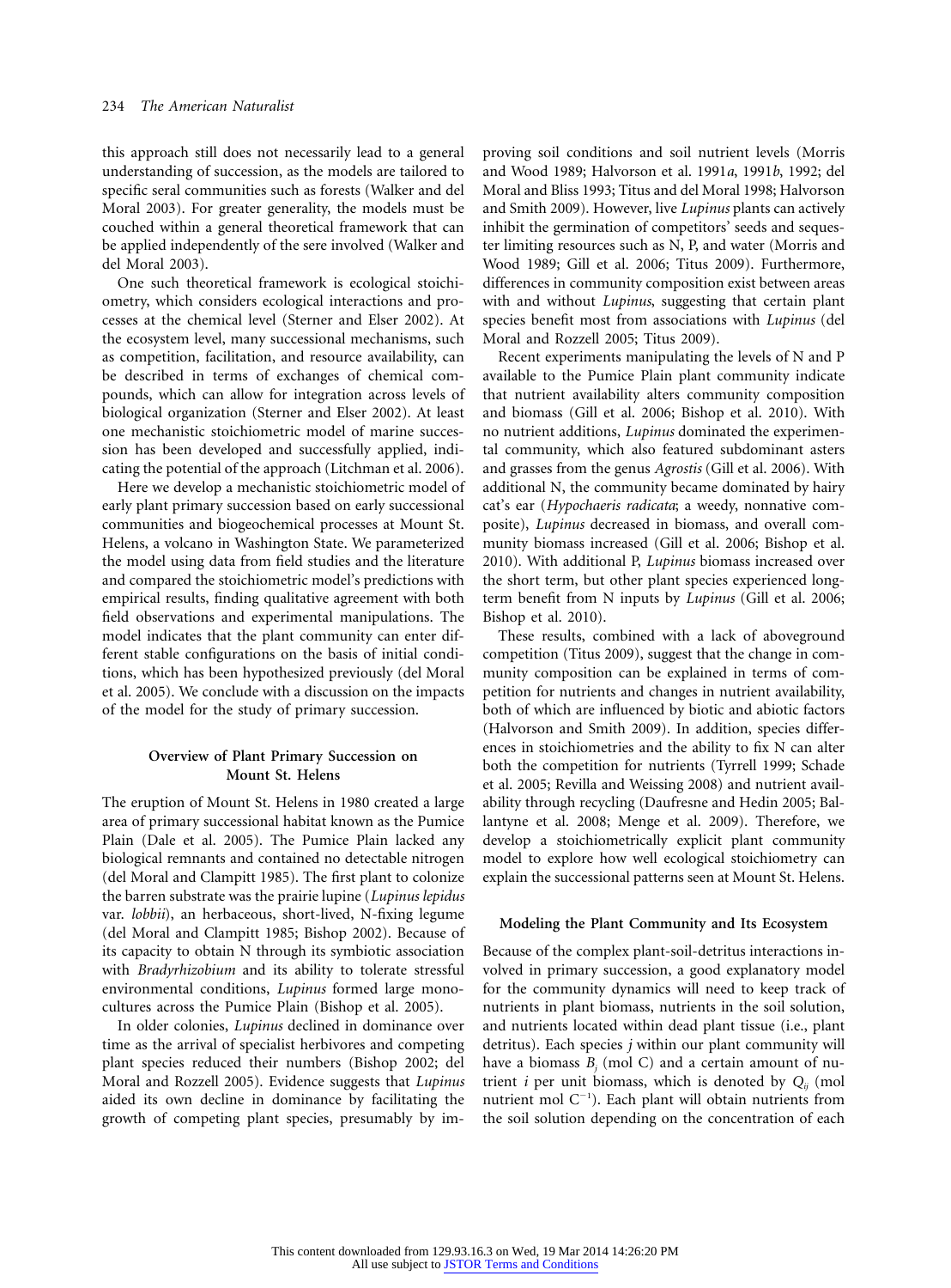nutrient *i*, denoted  $R_i$  (mol nutrient  $L^{-1}$ ). When a plant dies, a portion of each nutrient *i* within it enters the plant detritus, denoted *Di* (mol nutrient), and these nutrients can reenter the soil solution over time. The nutrient pathways between compartments are illustrated for the general case of *n* species with *m* nutrients (fig. 1).

Some simplifying assumptions are necessary to convert this conceptual framework into a mathematical model. For our model, we will assume a spatially homogeneous environment with temporally constant biotic and abiotic model parameters. We also assume that the plants considered here grow vegetatively (reproduction is ignored), have fixed amounts of C per unit biomass, have fixed allocation of biomass to roots and shoots, and compete solely through the reduction of belowground resources. We also assume that nutrients within the plant detritus are decomposed at the same rate, independent of the plant species from which they originated. The effects of violations of these assumptions will be addressed in "Discussion."

With these simplifying assumptions, we can describe the plant community, using a system of ordinary differential equations. The rate of change of nutrient *i* in the soil solution (left-hand term) is a function of the rate of nutrient supply (first two right-hand terms), the rate of uptake of nutrient *i* by the plant community (third term), and the rate of mineralization of nutrient *i* from the plant detritus (fourth term):

$$
\frac{dR_i}{dt} = I_i - \phi_i R_i - \omega \sum_{j=1}^n f_{ij}(R_i, Q_{ij})B_j + \omega \delta_i D_i, \qquad (1)
$$

where *I<sub>i</sub>* is the influx of nutrient *i* entering the soil solution,  $\phi_i$  is the loss rate of nutrient *i* from the soil solution,  $\omega$ is the reciprocal of the amount of water in the soil,  $f_{ii}$  is the uptake function of nutrient *i* for species *j*, and  $\delta$  is the rate at which nutrient *i* is mineralized in the plant detritus. Note that the value of  $I_i$  depends on  $\omega$  (see table 1) and that *Ri* is a concentration, and not a standing stock of nutrients as for plant biomass or plant detritus. Therefore changes in  $\omega$  do not cause additional gains or losses in the total amount of nutrients present, but only in their concentrations in the soil solution.

The nutrient *i* taken up by species *j* enters into the plant's nutrient stores, whose dynamics (left-hand term) are governed by gains from uptake (first right-hand term) and dilution due to growth (second term):

$$
\frac{dQ_{ij}}{dt} = f_{ij}(R_i, Q_{ij}) - \psi_j(Q_{1j}, ..., Q_{ij}, ..., Q_{nj})Q_{ij}, \quad (2)
$$

where  $\psi$ <sub>*i*</sub> is the growth function of species *j*, which depends solely on the amount of nutrients within its stores. Therefore, the dynamics of the biomass of species *j* (left-hand



**Figure 1:** Conceptual diagram of the flows of *m* nutrients within an ecosystem with *n* plant species. Arrows with thin dotted lines indicate losses from the system, thick dashed arrows indicate the flow of nutrients from dead plants, and solid black and gray arrows indicate the flows of nutrients from plant detritus and the soil solution to plants and the flows of nutrients within the soil, respectively.

term) will be determined by the dynamics of the nutrient stores (first right-hand term), which control growth, and losses due to mortality (second term):

$$
\frac{dB_i}{dt} = [\psi_j(Q_{1j}, ..., Q_{ij}, ..., Q_{nj}) - m_j]B_j, \qquad (3)
$$

where  $m_i$  is the mortality rate constant for species  $j$ . A portion of the nutrients lost to mortality ends up in the plant detritus compartment, whose dynamics (left-hand term) are governed by recycling (first right-hand term) and mineralization (second term):

$$
\frac{dD_i}{dt} = \sum_{j=1}^n m_j B_j Q_{ij} \zeta_{ij} - \delta_i D_i, \tag{4}
$$

where  $\zeta_{ij}$  is the portion of nutrient *i* entering the plant detritus from species *j*. For the plant growth function, we assume that growth obeys Liebig's law of the minimum yielding a function that is identical to that used in most modeling studies with variable nutrient quotas (e.g., Klausmeier et al. 2004; Li and Smith 2007; Ballantyne et al. 2008; Revilla and Weissing 2008) known as the Droop function:

$$
\psi_j(Q_{1j},\ldots,Q_{ij},\ldots,Q_{nj})\qquad \qquad (5)
$$

$$
= \mu_j \min \left(1 - \frac{Q_{\min, 1j}}{Q_{1j}}, \ldots, 1 - \frac{Q_{\min, jj}}{Q_{ij}}, 1 - \frac{Q_{\min, nj}}{Q_{nj}}\right),
$$

where  $\mu$ <sub>*i*</sub> is the maximum growth rate of plant species *j* at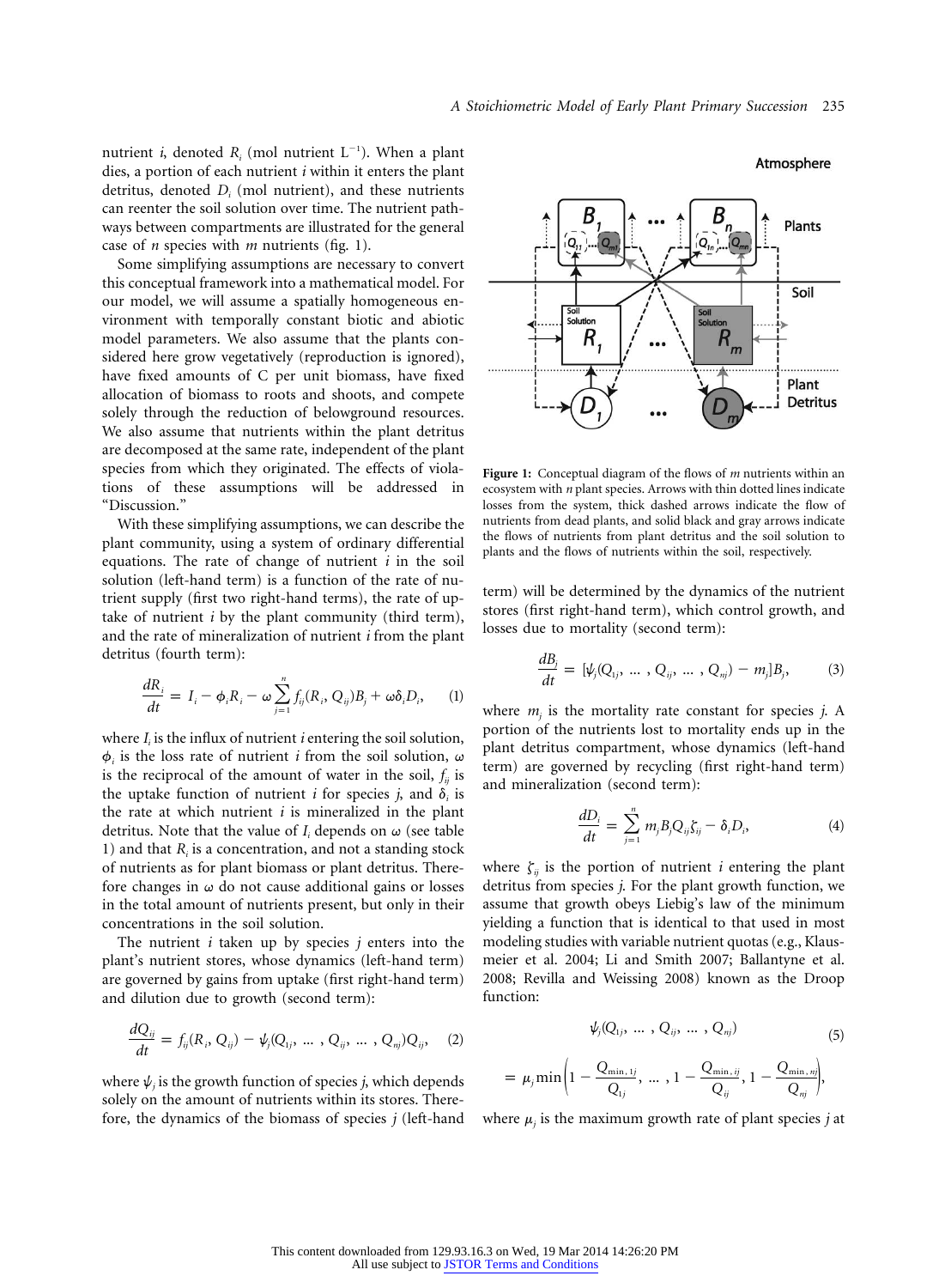| Parameter (unit)                                      | Definition                                                             | Value <sup>a</sup>                                                                                                                                                                                                                               | Data sources                                                                                  |  |  |  |
|-------------------------------------------------------|------------------------------------------------------------------------|--------------------------------------------------------------------------------------------------------------------------------------------------------------------------------------------------------------------------------------------------|-----------------------------------------------------------------------------------------------|--|--|--|
| $I_i$ ( $\mu$ mol nutrient <i>i</i> day <sup>-1</sup> |                                                                        |                                                                                                                                                                                                                                                  |                                                                                               |  |  |  |
| $L^{-1}$ )                                            | Influx of available nutrient i<br>into ecosystem                       | $(4.03 \text{ to } 1,020) \times \omega \text{ for } N$ ,<br>$(100 \text{ to } 867) \times \omega \text{ for } P$                                                                                                                                | Fagan et al. 2004; Gill et al.<br>2006; Halvorson and Smith<br>2009                           |  |  |  |
| $\phi_i$ (day <sup>-1</sup> )                         | Efflux of available nutrient i<br>from ecosystem                       | $1(10^{-9}$ to 5) for N and P                                                                                                                                                                                                                    | Free parameter                                                                                |  |  |  |
| $\omega$ $(L^{-1})$                                   | Reciprocal of soil water content                                       | .267 $(.04 \text{ to } .5)$                                                                                                                                                                                                                      | Titus 2009                                                                                    |  |  |  |
| $\mu_i$ (day <sup>-1</sup> )                          | Maximum growth rate of spe-<br>cies j at infinite Q                    | .218 for Lupinus, .352 (.252 to<br>.352) for Hypochaeris, .140<br>$(.120 \text{ to } .140)$ for Agrostis                                                                                                                                         | Fenner 1978; Van de Djik et al.<br>1982; Halvorson et al. 1991a;<br>Rachmilevitch et al. 2006 |  |  |  |
| $m_i$ (day <sup>-1</sup> )                            | Mortality rate of species j                                            | $(.001$ to $.03)$ for all species                                                                                                                                                                                                                | Tsuyuzaki et al. 1997; Braatne<br>and Bliss 1999; Bishop 2002                                 |  |  |  |
| $Q_{\text{max, Ny}}$ (mol N mol $C^{-1}$ )            | Maximum internal N concen-<br>tration of species $j$                   | .0451 for Lupinus, .0509 for Hy-<br>pochaeris, .0377 for Agrostis                                                                                                                                                                                | Fagan et al. 2004; Bishop et al.<br>2010; Schoenfelder et al. 2010                            |  |  |  |
| $Q_{\min, Nj}$ (mol N mol $C^{-1}$ )                  | Minimum internal N concen-<br>tration of species j                     | .0253 for Lupinus, .0115 for Hy-<br>pochaeris, .0045 for Agrostis                                                                                                                                                                                | Fagan et al. 2004; Bishop et al.<br>2010; Schoenfelder et al. 2010                            |  |  |  |
| $Q_{\text{max, Pj}}$ (mol P mol $C^{-1}$ )            | Maximum internal P concentra-<br>tion of species $j$                   | 1.87 $\times$ 10 <sup>-3</sup> for Lupinus, 1.7 $\times$<br>$10^{-3}$ for <i>Hypochaeris</i> , 3.3 $\times$<br>$10^{-3}$ for Agrostis                                                                                                            | Mamolos et al. 1995; Newberry<br>et al. 1995; Fagan et al. 2004                               |  |  |  |
| $Q_{\min, P_j}$ (mol P mol $C^{-1}$ )                 | Minimum internal P concentra-<br>tion of species $j$                   | 8.14 $\times$ 10 <sup>-4</sup> for Lupinus, 1.13 $\times$<br>$10^{-3}$ for Hypochaeris, 4.30 $\times$<br>$10^{-4}$ for Agrostis                                                                                                                  | Mamolos et al. 1995; Newberry<br>et al. 1995; Fagan et al. 2004                               |  |  |  |
| $v_{Nj}$ (mol N day <sup>-1</sup> mol<br>$C^{-1}$     | Maximum N uptake by species<br>j                                       | $1.77 \times 10^{-3}$ (1.49 $\times 10^{-3}$ to<br>$1.77 \times 10^{-3}$ for Lupinus, <sup>b</sup><br>.127 (.0702 to .127) for Hy-<br>pochaeris, .0183 (.0161 to<br>.0183) for Agrostis                                                          | Van de Djik et al. 1982; Halvor-<br>son et al. 1992; Rachmilevitch<br>et al. 2006             |  |  |  |
| $v_{Pj}$ (mol P day <sup>-1</sup> mol<br>$C^{-1}$ )   | Maximum P uptake by species j                                          | 2 × 10 <sup>-3</sup> (1.5 × 10 <sup>-3</sup> to 2 ×<br>$10^{-3}$ ) for Lupinus, 3.48 $\times$<br>$10^{-4}$ for Hypochaeris, <sup>d</sup> 1.87 $\times$<br>$10^{-3}$ (1.46 × 10 <sup>-3</sup> to 1.87 ×<br>$10^{-3}$ ) for Agrostis, <sup>e</sup> | Loneragan and Asher 1967;<br>Newberry et al. 1995; Esteban<br>et al. 2003                     |  |  |  |
| $K_{Nj}$ ( $\mu$ mol N L <sup>-1</sup> )              | Half-saturation constant for N<br>uptake by species $j$                | 115 (115 to 119) for Lupinus, 7<br>(7 to 19) for Hypochaeris, 15<br>(15 to 30) for Agrostis <sup>8</sup>                                                                                                                                         | Van de Djik et al. 1982; Barber<br>1995; Dunbabin et al. 2002                                 |  |  |  |
| $K_{\mathrm{P}_i}$ ( $\mu$ mol P L <sup>-1</sup> )    | Half-saturation constant for P<br>uptake by species $j$                | 15.7 (15.7 to 16.7) for Lupinus, <sup>c</sup><br>.731 for Hypochaeris, <sup>d</sup> 3.7<br>$(1.47$ to 3.7) for Agrostish                                                                                                                         | Loneragan and Asher 1967;<br>Mouat 1983; Esteban et al.<br>2003                               |  |  |  |
| $\zeta_{ij}$                                          | Proportion of nutrient <i>i</i> recy-<br>cled to detritus by species j | (0 to .99) for all species and all<br>nutrients                                                                                                                                                                                                  | Free parameter                                                                                |  |  |  |
| $\delta_i$ (day <sup>-1</sup> )                       | Mineralization rate of nutrient i                                      | .0015 (10 <sup>-9</sup> to 1) for N and P                                                                                                                                                                                                        | Free parameter                                                                                |  |  |  |

**Table 1:** Definitions, dimensions, values, and sources for model parameters

<sup>a</sup> Where indicated, data in parentheses are ranges.

<sup>b</sup> Data based on season-end accumulation of N, with season equal to 100 growing days.

<sup>c</sup> Data from *Lupinus angustifolius* and *Lupinus pilosus*.

<sup>d</sup> Data from *Hypochaeris glabra*.

<sup>e</sup> Data from *Agrostis capillaris*.

<sup>f</sup> Data from *Lupinus albus*.

<sup>g</sup> Data from non-*Agrostis* grasses such as *Fescue*.

<sup>h</sup> Data from *Agrostis tenuis*.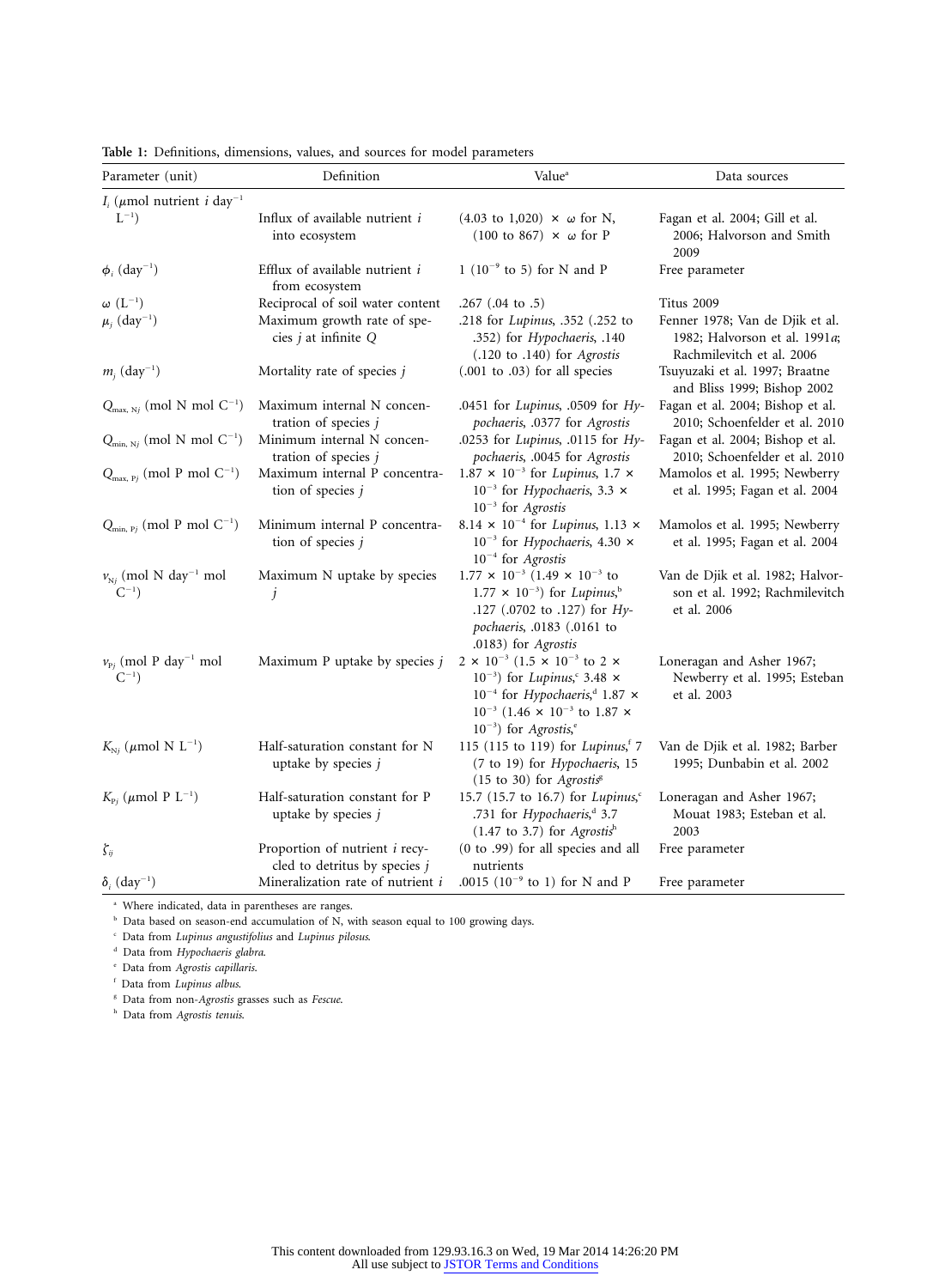infinite internal nutrients and  $Q_{\min, i,j}$  is the minimum amount of internal nutrient *i* for species *j*; the min function takes the smallest value found within the brackets of equation (5), which implements Liebig's law of the minimum. While the assumption of a theoretical maximum growth rate for all nutrient types is commonly used (e.g., Litchman et al. 2006; Ballantyne et al. 2008), its biological realism has been recently questioned (Cherif and Loreau 2010). Such concerns can be alleviated by having a theoretical maximum growth rate for each nutrient, that is, by using  $\mu_{ij}$  instead of  $\mu_j$ . We use the common theoretical maximum growth rate for analytical simplicity.

For the nutrient uptake function, we assume that increasing the soil solution nutrient concentration increases uptake but increasing the internal nutrient concentration decreases uptake. Such an uptake function has been argued for theoretically (Morel 1987; Grover 1997), has empirical support for both *Hypochaeris* and *Agrostis* (Van de Djik et al. 1982; Newberry et al. 1995), and likely captures the activation of high-affinity uptake systems of plants during periods of nutrient stress (Vance et al. 2003). To meet both assumptions, we use the following functional form:

$$
f_{ij}(R_i, Q_{ij}) = \left(\frac{v_{ij}R_i}{K_{ij} + R}\right)\left(\frac{Q_{\max,ij} - Q_{ij}}{Q_{\max,ij} - Q_{\min,ij}}\right),
$$
 (6)

where  $v_{ij}$  is the maximum uptake rate of nutrient *i* by species *j*,  $K_{ii}$  is the half-saturation constant for nutrient *i* uptake by species  $j$ , and  $Q_{\text{max}}$ ,  $i$  is the maximum internal nutrient *i* concentration in species *j*. The units of the variables and the parameters involved in the model are listed in table 1.

To apply this general model to the Mount St. Helens plant community, we assume that N and P are the only limiting nutrients; this assumption is supported by previous studies (Wagner and Walker 1986; Gill et al. 2006). We also used net mineralization rates of N in areas with no plants as our estimate for  $I_N$ , and we calculated  $I_P$  by assuming that 0.5% of P that is potentially available for plants is in the soil solution, an assumption that is based on previous studies of P dynamics (Barber 1995; see app. A in the online edition of the *American Naturalist* for more details). Furthermore, we use *Lupinus lepidus*, *Hypochaeris radicata*, and *Agrostis scabra* (ticklegrass) as representative components of the plant community in our model to reduce model complexity. Each of these species represents a different plant functional group found on Mount St. Helens (legume, forb, and grass, respectively). As well, they are the dominant representatives of those functional groups in many locations, which further justifies the simplifying assumption (del Moral and Jones 2002; Gill et al. 2006; Schoenfelder et al. 2010).

We also modify equation (2) for the N stores of *Lupinus*,

as *Lupinus* is capable of fixing N and this will add N to the environment after *Lupinus* plants die. Because *Lupinus* species seem to maintain relatively constant uptake of N independent of soil solution N concentrations (Lee et al. 2003), we assume that *Lupinus* always achieves maximum N uptake:

$$
\frac{dQ_{\text{NL}}}{dt} = v_{\text{NL}} \frac{Q_{\text{max,NL}} - Q_{\text{NL}}}{Q_{\text{max,NL}} - Q_{\text{min,NL}}} - \mu_{\text{L}} \times
$$
\n
$$
\min \left( 1 - \frac{Q_{\text{min,NL}}}{Q_{\text{NL}}}, 1 - \frac{Q_{\text{min,NL}}}{Q_{\text{PL}}} \right) Q_{\text{NL}}.
$$
\n(7)

This modification to equation (2) does not result in a change of  $f_{\text{NL}}(R_{\text{N}}, Q_{\text{NL}})$  in equation (1). Even with these simplifications, the final three-species, two-nutrient model has 13 coupled ordinary differential equations and 43 model parameters (table 1). Many parameter values were obtained directly from the literature in the form of point estimates or ranges (table 1). However, some estimates were obtained by using statistical techniques on data series or by making simplifying assumptions about the biology of the plants. Other parameter estimates could be found only for species related to those studied here, which could impact the results of the model. Further details on model parameterization can be found in appendix A.

#### *Model Analysis*

Because the model defined by the above equations is high dimensional, many of our results were generated by numerical simulations. However, we did achieve some success in obtaining the local stability and existence conditions for many of the fixed points in the model, which were somewhat similar to those found by Li and Smith (2007; see app. B in the online edition of the *American Naturalist*). Conveniently, many of these conditions can be expressed graphically using previously developed techniques from resource-competition theory (e.g., Tilman 1980; Klausmeier et al. 2004; Daufresne and Hedin 2005).

Briefly, the graphical technique involves calculating the break-even resource levels for each plant *j*, known as  $R^*$ values, which are then combined to create the zero-netgrowth isocline (ZNGI; Tilman 1980) for plant *j* (*Zj* ; fig. 2*A*). The species with the lowest  $R^*$  value for a particular resource is considered to be the best competitor for that resource. The ZNGIs help to establish the existence conditions for the possible steady states of our plant community. A coexistence steady state between species can occur only if the ZNGIs of the species intersect. Because N and P are essential resources, such isocline intersections occur only if different species are better competitors for different nutrients. Furthermore, there can be no three-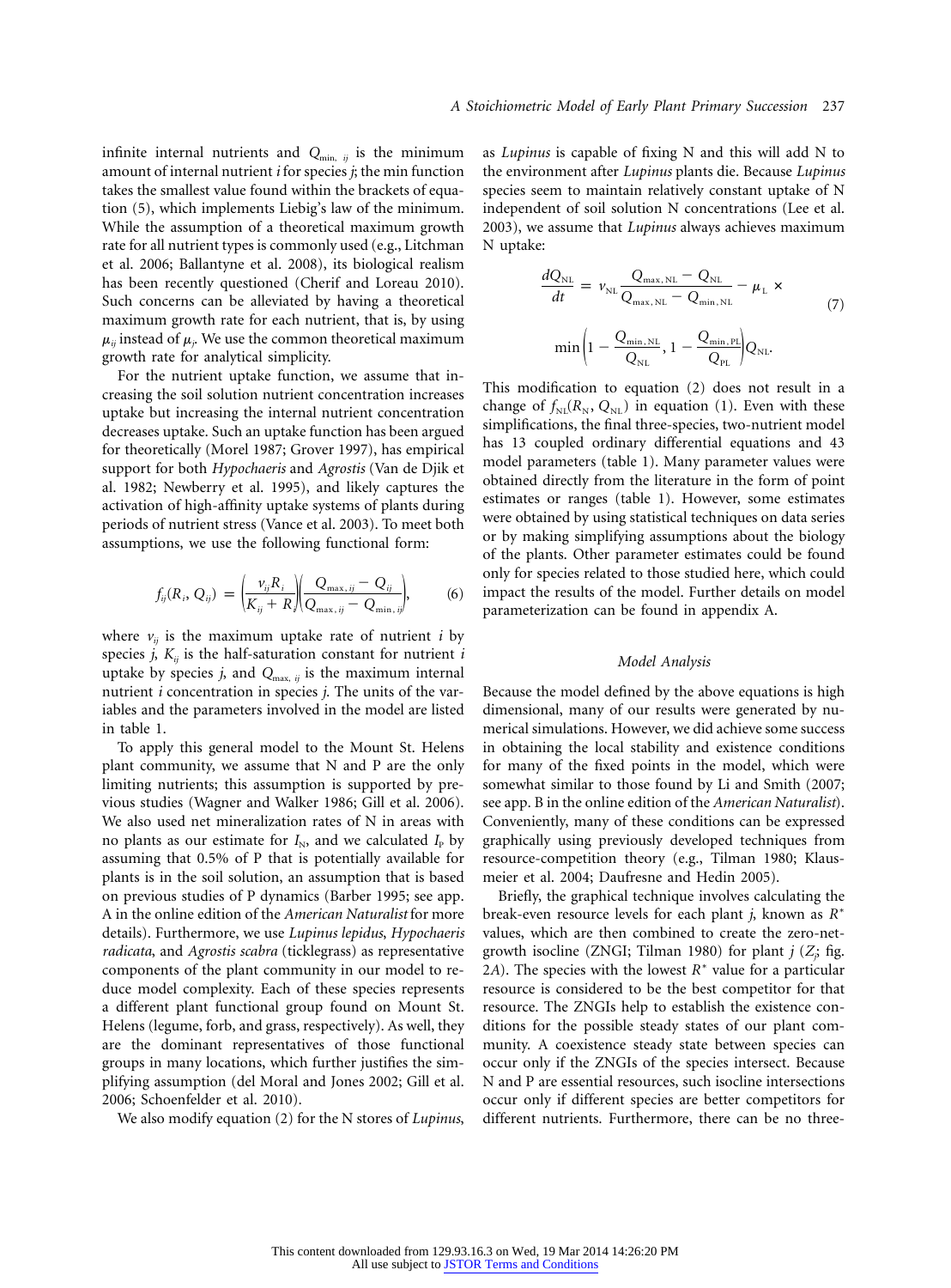

**Figure 2:** Outcomes of competition for nutrients between plants. *Zj* is the zero-net-growth isocline (ZNGI) and  $\beta$ <sub>*i*</sub> is the slope of net consumption vector (**c***<sup>j</sup>* ) at equilibrium of species *j*. The regions delineated by the ZNGIs and the slopes of the net consumption vectors in the N-P plane determine what supply rates of N and P give rise to the existence and stability of the various steady states of the plant community. *A*, Theoretical example of competition between species *x* (*red lines*) and *y* (*blue lines*) for nutrients 1 and 2, where the coexistence steady state is stable. The location of the supply point  $(R_1^0, R_2^0)$  indicates that the ecosystem will go to the coexistence steady state. *B*, Outcomes of competition in the Mount St. Helens plant community with no recycling. *C*, Outcomes of competition in the Mount St. Helens plant community with recycling,  $\zeta_{PL} = \zeta_{NL}$ 0.01,  $\zeta_{PA} = \zeta_{NH} = 0.8$ ,  $\zeta_{PH} = \zeta_{NA} = 0.1$ . Outcomes of competition at steady state in each region of the N-P plane are denoted by

species coexistence steady states with only two essential nutrients, except in degenerate cases where species share the same  $R^*$  values, which does not occur here.

When there are coexistence steady states, the slopes of the net consumption vectors of each species  $j(\beta_j)$  found at each particular coexistence steady state, in conjunction with the ZNGIs, divide the nutrient plane into different areas, with each one having attracting steady states (fig. 2*A*). If the nutrient supply point is located in a certain area, then the system will go to specific steady states (fig. 2*A*). Hence, the  $\beta$  values determine the local stability of steady states in the ecosystem.

Whenever analytical techniques failed to yield stability conditions for certain fixed points, we performed extensive numerical simulations to obtain model results within the parameter regimes in question. The results of the simulations were nearly always in agreement with the qualitative results obtained by Daufresne and Hedin (2005), with possible dynamics including bistability and limit cycles. We obtained our numerical results by using one of Matlab's (Mathworks) stiff ordinary differential equation solvers (ode15s).

### **Results**

## *Competitive Abilities and Possible Communities*

The  $R^*$  values were calculated by setting equations (1)– (4) equal to 0 and solving for each variable while assuming that only one nutrient will be limiting plant growth at equilibrium. We obtained the following expression of  $R^*$ for plant species *j* being limited by nutrient *i*:

$$
R_{ij}^{*} = \frac{\mu_{j}K_{ij}(Q_{ij}^{*} - Q_{\min,ij})(Q_{\max,ij} - Q_{\min,ij})}{\nu_{ij}(Q_{\max,ij} - Q_{ij}^{*}) - \mu_{j}(Q_{ij}^{*} - Q_{\min,ij})(Q_{\max,ij} - Q_{\min,ij})},
$$
\n
$$
Q_{ij}^{*} = \frac{\mu_{j}Q_{\min,ij}}{\mu_{j} - m_{j}}.
$$
\n(8)

Equations (8) indicate that  $R^*$  values are dependent on growth rate, mortality rate, nutrient uptake kinetics, and plant stoichiometry. Dependence on mortality rate poses some difficulties because the mortality rate is highly variable for all species found on Mount St. Helens (table 1). However, all three species considered here are small, shortlived perennials that should have similar average mortality rates, with the exception of *Lupinus*, as it suffers higher

*L* (*Lupinus*; *green lines*), *H* (*Hypochaeris*; *black lines*), and *A* (*Agrostis*; *cyan lines*). The ampersand indicates coexistence, while "*or*" indicates bistability. Boxes in *B* and *C* represent nutrient supply rates measured by Halvorson and Smith (2009; *red box*) and Gill et al. (2006; *yellow box*). Mortality rates are set at  $m<sub>L</sub> = 0.024$  day<sup>-1</sup> and  $m<sub>A</sub> = m<sub>H</sub>$  $0.02 \text{ day}^{-1}$ .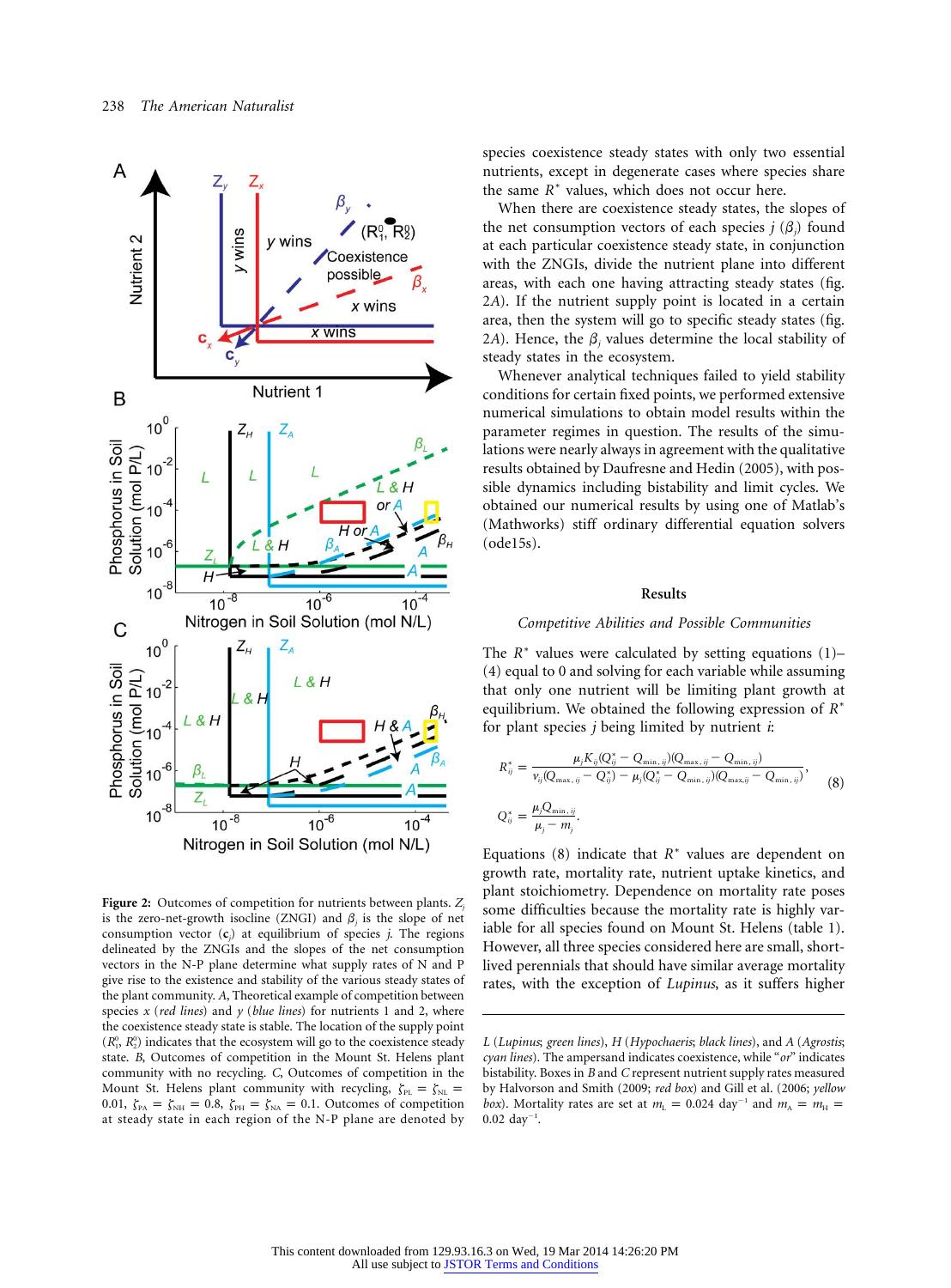morality due to herbivory (Bishop 2002). With such an assumption, we estimated the range of  $R^*$  values that were possible for each species for each nutrient at specific mortality rates (table 2).

Our investigation predicts a clear competitive hierarchy for N and P within the community (table 2). For N, *Lupinus* was the superior competitor, as it is not limited by N due to nitrogen fixation, followed by *Hypochaeris* and *Agrostis*. The order was reversed for P, with *Agrostis* dominating, followed by *Hypochaeris* and *Lupinus* (table 2). These results held for both low and high values of mortality (table 2).

Because of the ranking of competitive abilities, there are three possible two-species coexistence steady states; however, only the *Hypochaeris*-*Lupinus* and *Agrostis*-*Hypochaeris* steady states could be stable if all three species are initially present (fig. 2*B*). To determine graphically the regions of stability of each coexistence steady state, we calculated the slopes of the net consumption vectors of each species, which are given as

$$
\beta_j = \frac{(1 - \zeta_{\rm Nj}) Q_{\rm Nj}^{\rm xy}}{(1 - \zeta_{\rm Pj}) Q_{\rm Pj}^{\rm xy}},\tag{9}
$$

where  $Q_{ij}^{xy}$  is the internal concentration of nutrient *i* of species *j* at the coexistence steady state of species *x* and *y*. Derivation of  $\beta$ <sub>*i*</sub> can be found in appendix B.

If we ignore recycling, the *Hypochaeris*-*Lupinus* steady state is locally stable if it exists and the *Agrostis-Hypochaeris* steady state is unstable (fig. 2*B*). In addition, the empirically derived region of nutrient supply is located within both of these regions, indicating large potential shifts in community composition depending on the local environment (fig. 2*B*).

Nutrient recycling can affect competitive outcomes between the species on Mount St. Helens (fig. 2*C*). Nutrient recycling can allow for coexistence between *Agrostis* and

*Hypochaeris* as well as alter the region of coexistence between *Hypochaeris* and *Lupinus* (fig. 2*C*). However, this change from bistability to coexistence requires large differences in the amounts of N and P that are recycled for both species (about an eightfold difference in fig. 2*B*), which may not be biologically reasonable. Additionally, at the steady states observed here, *Lupinus* adds more N than it uptakes from the environment, which can allow other species to establish at lower nutrient supply levels than they could without *Lupinus* (note that *Hypochaeris* can establish in environments below its  $R^*$  value for N; fig. 2*C*).

Areas of bistability are of particular interest in successional studies because they support the possibility of multiple successional trajectories. Here, an area of parameter space exists where a stable *Hypochaeris*-*Lupinus* steady state overlaps with the unstable *Agrostis*-*Hypochaeris* steady state (fig. 2*B*). This area indicates that the eventual outcome is a community composed of either *Agrostis* alone or *Hypochaeris* and *Lupinus* together. Which outcome occurs depends on the initial conditions (e.g., plant densities, nutrient levels) and indicates that the region is bistable (fig. 2*B*).

## *Impacts of* Lupinus *on Community Structure*

*Lupinus* can promote greater community biomass by supplying N to *Agrostis* and *Hypochaeris* (fig. 3). In low-N environments, *Hypochaeris* and *Agrostis* can establish, with *Hypochaeris* eventually excluding *Agrostis*, but total community biomass is low (fig. 3*A*). With the addition of *Lupinus*, community biomass increases drastically (fig. 3*B*). The beneficial effects of *Lupinus* on community biomass decline as the environment becomes richer in N and *Lupinus* experiences greater competition (fig. 3*C*).

Increasing *Lupinus* mortality does not increase the bio-

|  |  |  | Table 2: Relative competitive abilities of <i>Lupinus, Hypochaeris</i> , and <i>Agrostis</i> for N and P |  |  |  |  |  |  |  |  |  |  |  |
|--|--|--|----------------------------------------------------------------------------------------------------------|--|--|--|--|--|--|--|--|--|--|--|
|--|--|--|----------------------------------------------------------------------------------------------------------|--|--|--|--|--|--|--|--|--|--|--|

|                                                           | $R^*$                                         |                                               |  |  |  |  |
|-----------------------------------------------------------|-----------------------------------------------|-----------------------------------------------|--|--|--|--|
| Mortality rates $(\text{day}^{-1})$ , species<br>identity | For N (mol N $L^{-1}$ )                       | For P (mol P $L^{-1}$ )                       |  |  |  |  |
| $m_{\rm i} = .003$ , $m_{\rm A} = m_{\rm H} = .00233$ :   |                                               |                                               |  |  |  |  |
| Lupinus                                                   |                                               | $1.97 \times 10^{-8} - 2.8 \times 10^{-8}$    |  |  |  |  |
| Hypochaeris                                               | $1.49 \times 10^{-9} - 7.32 \times 10^{-9}$   | $5.69 \times 10^{-9} - 5.73 \times 10^{-9}$   |  |  |  |  |
| Agrostis                                                  | $8.74 \times 10^{-10} - 20.0 \times 10^{-10}$ | $8.05 \times 10^{-10} - 26.0 \times 10^{-10}$ |  |  |  |  |
| $m_{\rm i} = .03$ , $m_{\rm A} = m_{\rm H} = .029$ :      |                                               |                                               |  |  |  |  |
| Lupinus                                                   |                                               | $2.58 \times 10^{-7} - 3.69 \times 10^{-7}$   |  |  |  |  |
| Hypochaeris                                               | $2.07 \times 10^{-8} - 10.6 \times 10^{-8}$   | $1.04 \times 10^{-7} - 1.22 \times 10^{-7}$   |  |  |  |  |
| Agrostis                                                  | $1.41 \times 10^{-7} - 3.40 \times 10^{-7}$   | $1.30 \times 10^{-8} - 4.43 \times 10^{-8}$   |  |  |  |  |

<sup>a</sup> Because of its symbiotic relationship with N-fixing bacteria, *Lupinus* can maintain positive growth with no N in the environment and is not limited by N.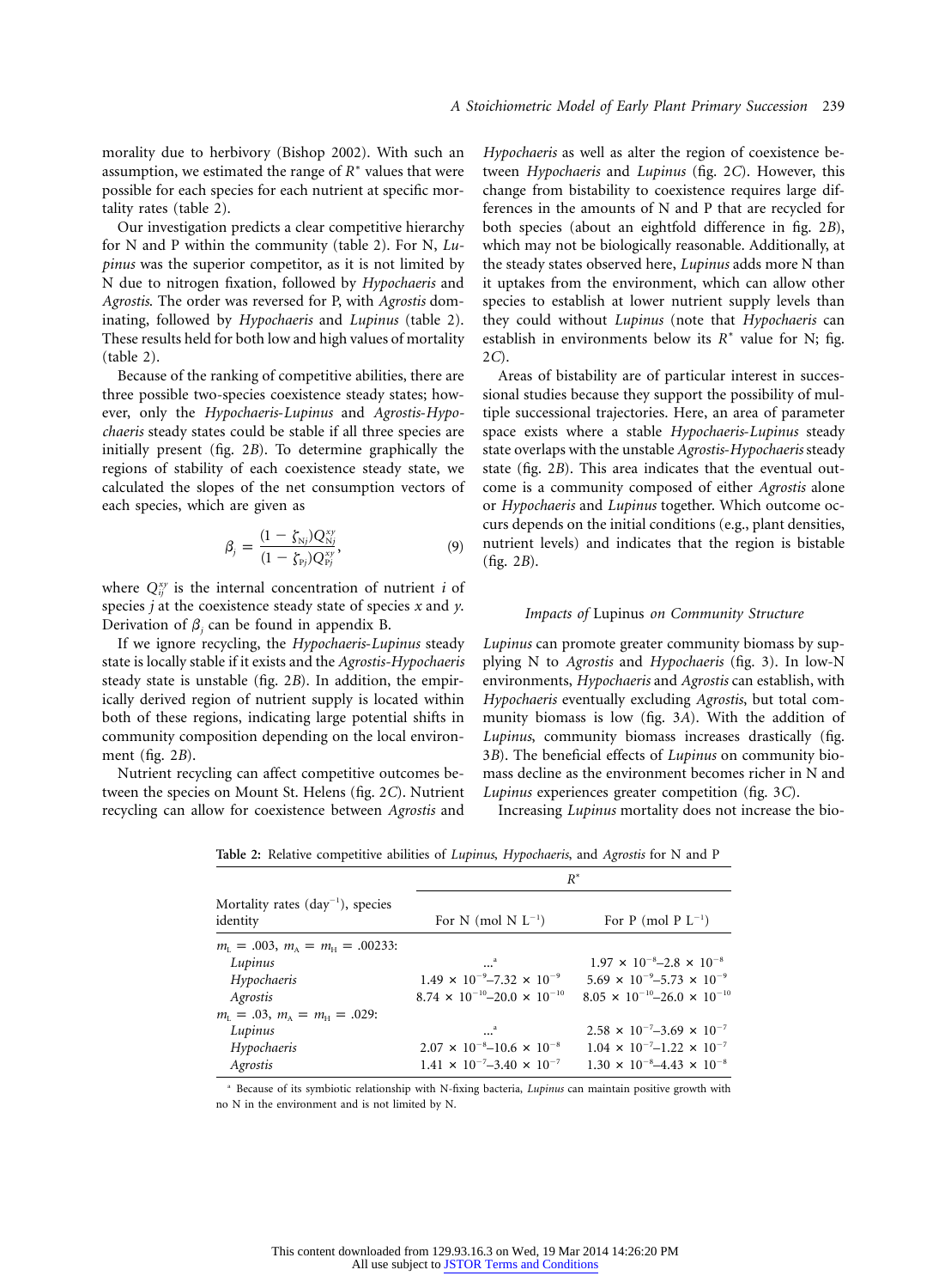

**Figure 3:** The effects of *Lupinus* (*dashed black line*) on *Agrostis* (*gray line*), *Hypochaeris* (*black line*), and total community biomass (*dashed gray line*) under different conditions. Recycling, mortality, and phosphorus influx rates, unless otherwise specified, are  $\zeta_{NL} = 0.2$ ,  $\zeta_{Pa} =$  $\zeta_{NH} = \zeta_{PH} = \zeta_{NA} = \zeta_{PL} = 0.1$ ,  $m_L = 0.024 \text{ day}^{-1}$ ,  $m_A = m_H = 0.02 \text{ day}^{-1}$ ,  $I_p = 53.5 \mu \text{mol} \text{P} \text{L}^{-1} \text{day}^{-1}$ , and  $I_N = 41.85 \mu \text{mol} \text{N} \text{L}^{-1} \text{d}^{-1}$ , respectively. *A*, *Lupinus* absent. *B*, *Lupinus* present. *C*, Community and *Hypochaeris* (*solid line* = with *Lupinus*; *diamonds* = without *Lupinus*) response to increasing nitrogen supply. *D*, Community response to increasing *Lupinus* mortality.

mass of other species (fig. 3*D*). Instead, it results in the exclusion of *Lupinus* and the elimination of any potential benefit from N fixation (fig. 3*D*). The community as a whole seems to benefit from decreased *Lupinus* mortality, with greater biomass for *Hypochaeris* (fig. 3*D*). The qualitative behavior of the simulation results in figure 3 generally holds for parameter values other than those used in the simulations.

### *Rates of Primary Succession*

The time needed for the plant community to nearly reach a "steady state" for realistic parameter values and initial densities is between 5 and 20 years (500–2,000 growing days; fig. 3). The rates of succession match the timescales of vegetation development in patches seen at Mount St. Helens (del Moral and Bliss 1993), though they are dependent on mortality rates, initial community composition, and the rates at which nutrients within dead plant

material are recycled (particularly N; app. C in the online edition of the *American Naturalist*).

#### *Effects of Enrichment on Community Structure*

The model makes similar qualitative predictions to those found in field experiments at Mount St. Helens (e.g., Gill et al. 2006; Bishop et al. 2010; Schoenfelder et al. 2010), although the simulation results are sensitive to the parameter values because the model is attempting to capture transient behavior of the plant community. By simulating short-term additions of N, P, and both nutrients together, we found that *Hypochaeris* is most responsive to N additions, whereas P additions resulted in an increase in *Lupinus* biomass (fig. 4*A*–4*C*), in agreement with the experimental results (fig. C3). The model also predicts that when both nutrients are added, *Hypochaeris* dominates the community (fig. 4*D*), which is also seen in the experiment (fig. C3). However, *Lupinus* did not decline as observed in the experiments (fig. C3), which may indicate that an-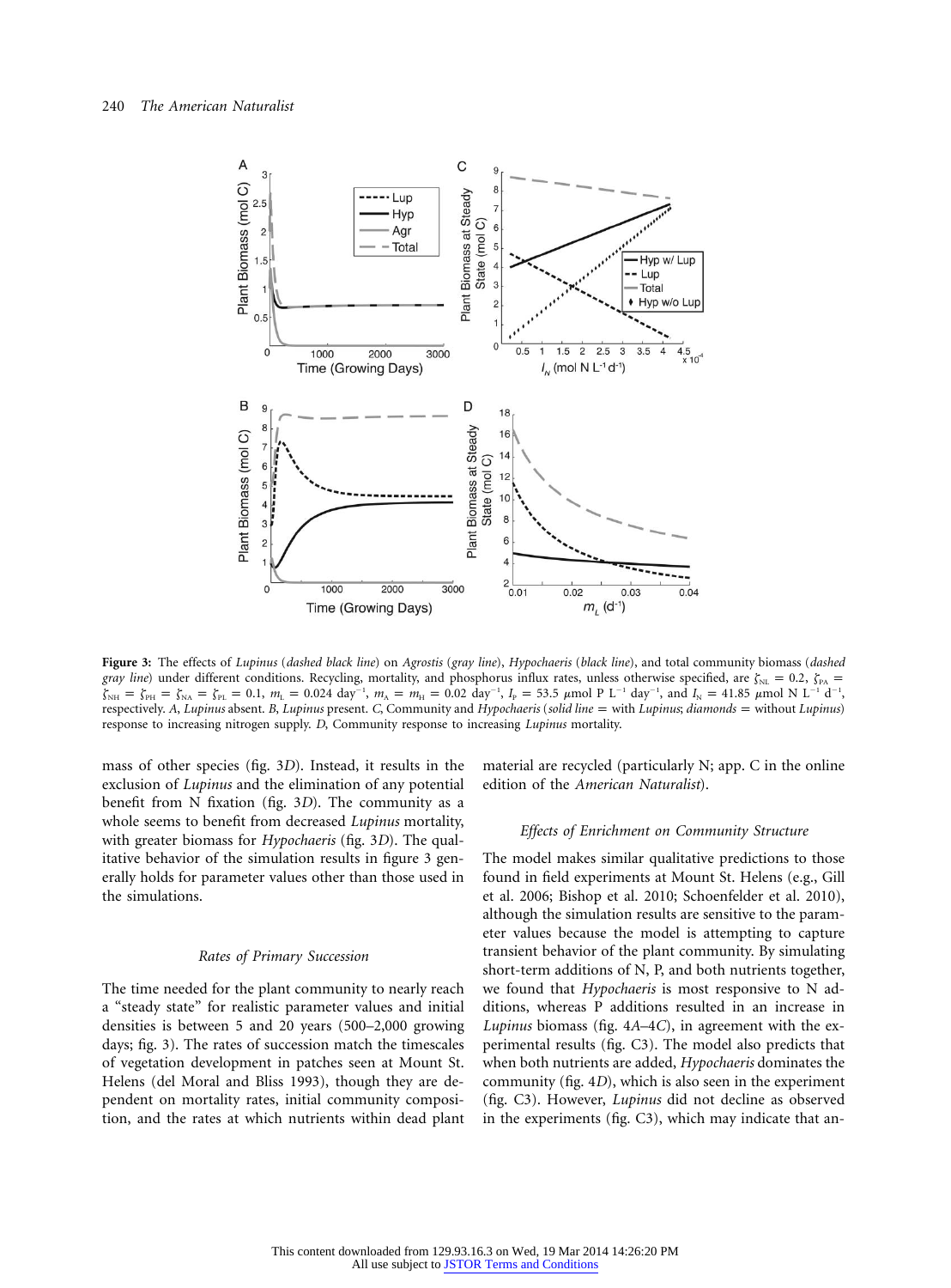

**Figure 4:** Simulation of the effects of short-term N and P additions on the dynamics of plant community (*dashed gray line*), *Lupinus* (*dashed black line*), *Hypochaeris* (*black line*), and *Agrostis* (*gray line*) biomasses. Recycling and mortality rates for all panels are  $\zeta_{\text{N}} = 0.2$ ,  $\zeta_{PA} = \zeta_{PH} = \zeta_{PH} = \zeta_{PA} = \zeta_{PL} = 0.1$ ,  $m_L = 0.018 \text{ day}^{-1}$ ,  $m_A = 0.004 \text{ day}^{-1}$ , and  $m_H = 0.005 \text{ day}^{-1}$ , respectively. *A*, Control level of nutrients with influx  $I_N = 12.93 \mu$  mol N L<sup>-1</sup> day<sup>-1</sup> and  $I_P = 20 \mu$  mol P L<sup>-1</sup> day<sup>-1</sup>. B, N addition with  $I_N = 129.3 \mu$  mol N L<sup>-1</sup> day<sup>-1</sup> and  $I_P$  at control value. *C*, P addition with  $I_N$  at control value and  $I_p = 40 \mu \text{mol} \text{P L}^{-1} \text{ day}^{-1}$ . *D*, N and P addition with  $I_N$  and  $I_p$  at addition values.

other process other than nutrient limitation is involved in *Lupinus* mortality (fig. 4*D*). Overall, the community is limited by both N and P, with P limiting *Lupinus* and N limiting the other species.

## **Discussion**

We have developed a stoichiometrically explicit model of a plant community to explore plant community dynamics during primary succession. Our parameterized model matched many patterns observed at Mount St. Helens, such as the P limitation of *Lupinus* and the large biomass response of *Hypochaeris* to N additions (table 2; fig. 4). In addition, our model highlights the important facilitative role of *Lupinus* solely on the basis of N additions to the local ecosystem through mortality events. Furthermore, our model gives rise to more general results such as the important role of nutrient recycling in determining competitive outcomes (fig. 2). Overall, our results demonstrate the usefulness of ecological stoichiometry in explaining and predicting plant community dynamics during primary succession.

#### *Limitations to Approach*

To make our model tractable and capable of elucidating the importance of ecological stoichiometry for plant community dynamics at Mount St. Helens, we made simplifying assumptions that reduced the realism of our model. Here, we highlight limitations to our approach due to assumptions about space, life-history traits, and interactions with nonplant organisms.

Our model assumes that the nutrients and organisms within the area considered are well mixed, a common assumption in resource-competition and stoichiometric models (e.g., Tilman 1980; Litchman et al. 2006). This assumption should hold only at small scales  $(<1 m<sup>2</sup>)$  because of patchy nutrient distribution, the limited zones of influence of plants on nutrient concentrations, and the effects of dispersal on plant distributions (Huston and DeAngelis 1994; Barber 1995; Nathan and Muller-Landau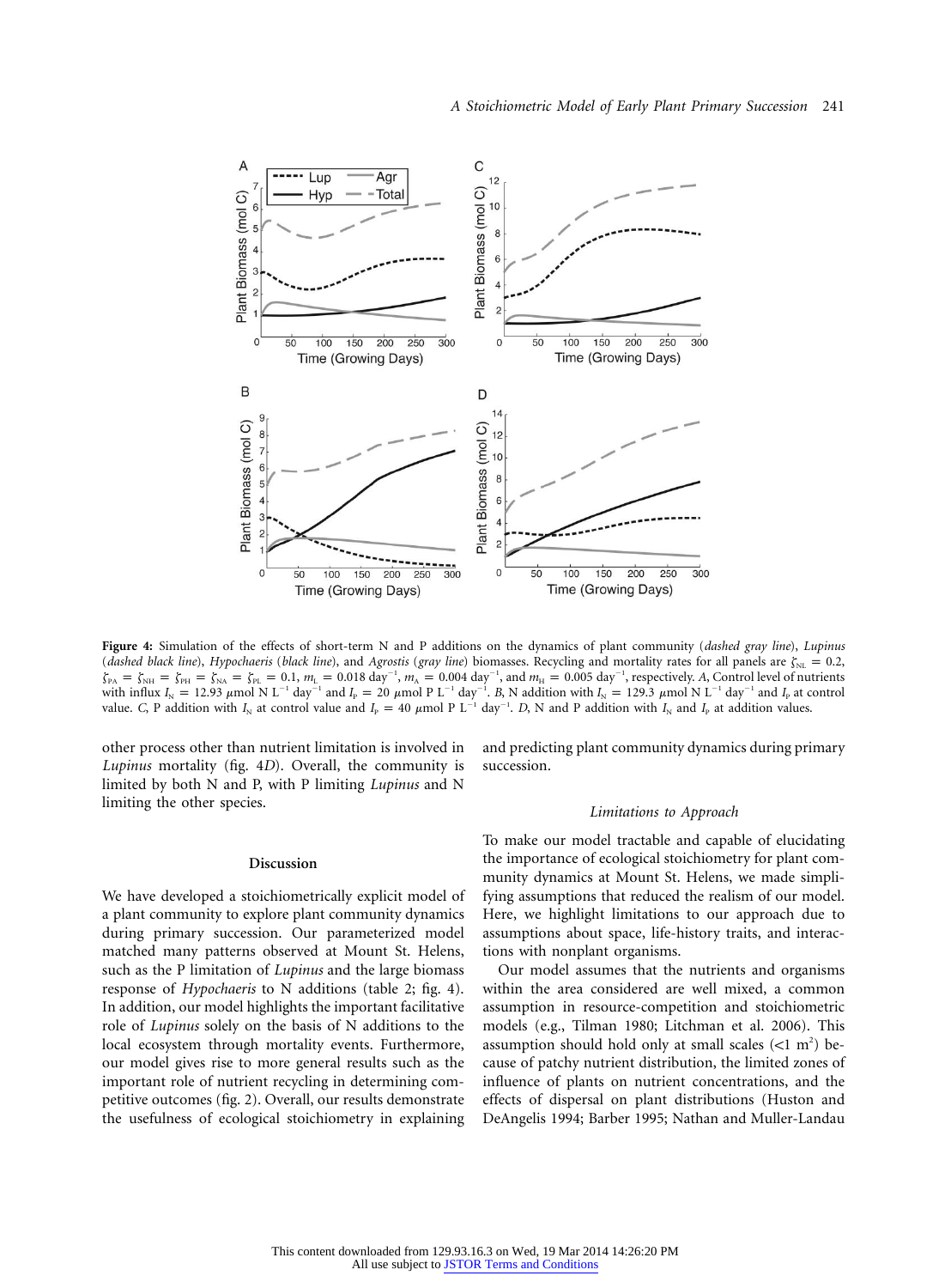2000). Therefore, our model should be applied only to local dynamics of the plant community, with appropriate modifications to address regional dynamics.

While many life-history traits are explicitly considered in the model (stoichiometry, uptake kinetics, growth and mortality rates), much has been simplified or ignored in the model. Differential allocation of resources to structures and reproduction, seed size, seed mortality, and sizedependent mortality are all traits that can influence the outcomes of plant competition, but they have been ignored here for simplicity (Huston and Smith 1987; Tilman 1988). These traits may explain why *Agrostis* can coexist with *Hypochaeris* and *Lupinus* at local scales in the field though our model predicts no coexistence (fig. 2; Gill et al. 2006). We also ignored the potential interactions between N and P acquisition, as N fixation can be affected by low soil P levels (Vitousek and Howarth 1991) and some N fixers, including *Lupinus* spp., can exude organic compounds that can increase P supply in the environment (e.g., Lambers et al. 2006).

Our model did not explicitly incorporate the population dynamics of herbivores and soil organisms or their effects on plant and nutrient dynamics. Herbivores contribute to the episodic mortality of *Lupinus*, which can accelerate the rate of succession by making the nutrients stored in *Lupinus* plants available for other plants and soil organisms (Bishop 2002; Fagan et al. 2004; Bishop et al. 2005). Herbivores can also promote the loss of nutrients from an ecosystem by converting them into volatile forms that can be lost through denitrification, volatilization, and leaching (de Mazancourt et al. 1999). Soil N losses at Mount St. Helens (Halvorson and Smith 2009) have coincided with herbivore-caused mortality and could explain the repeated reemergence of lupine dominance in the oldest colonization sites.

Soil organisms are reliant on carbon inputs provided by plants and herbivores and can control the growth of plants by immobilizing nutrients when carbon is lacking, leading to deceleration of succession (Halvorson and Smith 2009). These interactions cannot easily be incorporated into the current modeling framework, because of either spatial dependence (herbivores) or lack of knowledge concerning the interactions (soil organisms; Apple et al. 2009; Halvorson and Smith 2009). Therefore, we leave the incorporation of herbivores and soil organisms to future work.

# *Relevance to Mount St. Helens*

Despite the limitations of our study, we believe that our work is relevant for Mount St. Helens in particular and primary succession in general. Our study is the first to develop a mathematical model of plant community dynamics for Mount St. Helens that is based on proposed mechanisms from earlier studies (del Moral and Bliss 1993; Dale et al. 2005). Other models for plant community dynamics were phenomenological, had mixed success at predicting the dynamics, and provided little explanation for the observed patterns (Childress et al. 1998; del Moral 2000; del Moral and Jones 2002). The lack of success of phenomenological models suggests that process-based (mechanistic) models incorporating abiotic and biotic processes are needed to predict primary succession (Childress et al. 1998). Our work with a stoichiometrically explicit model for primary succession suggests that developing such process-based models is feasible and could be applied to other successional systems.

In addition, we can compare our model results with previous hypotheses concerning the effects of *Lupinus* on the plant community (e.g., Morris and Wood 1989; Bishop 2002). Our model supports the hypothesis that *Lupinus* N inputs are large enough to have a net facilitative effect on other species growth, despite competition for other soil resources (fig. 3; Morris and Wood 1989). Our model did not support the hypothesis that higher mortality rates for *Lupinus* will accelerate succession at local scales because *Lupinus* populations became smaller, which resulted in less fixed nitrogen and poorer growth for other plant species (fig. 3; Bishop 2002). However, the differences between field observations and model results, in this instance, likely originate from the pulses of mortality observed in the field but not incorporated in the model (Braatne and Bliss 1999; Bishop et al. 2005). Further elaboration of our model with greater realism should allow us to investigate additional hypotheses concerning succession at Mount St. Helens.

Our study also helps to integrate results from several of the empirical studies on plant and herbivore stoichiometry previously conducted at Mount St. Helens (Fagan et al. 2004; Gill et al. 2006; Apple et al. 2009; Schoenfelder et al. 2010). Some studies highlight how mismatches between plant and herbivore stoichiometry combined with spatial variation in plant stoichiometry, which can be explained by succession, result in unexpected herbivory patterns that can halt the spread of plant species (Fagan et al. 2004, 2005; Apple et al. 2009). Other studies have focused on how nutrient limitation and competition for nutrients interact with plant stoichiometry to structure the plant community (Gill et al. 2006; Bishop et al. 2010; Schoenfelder et al. 2010). While our current model addresses the second set of studies, we can extend our approach to include herbivores and their impacts on the plant community. This natural extension of our model should provide insights into how herbivory, competition, and nutrient limitation jointly control succession at Mount St. Helens.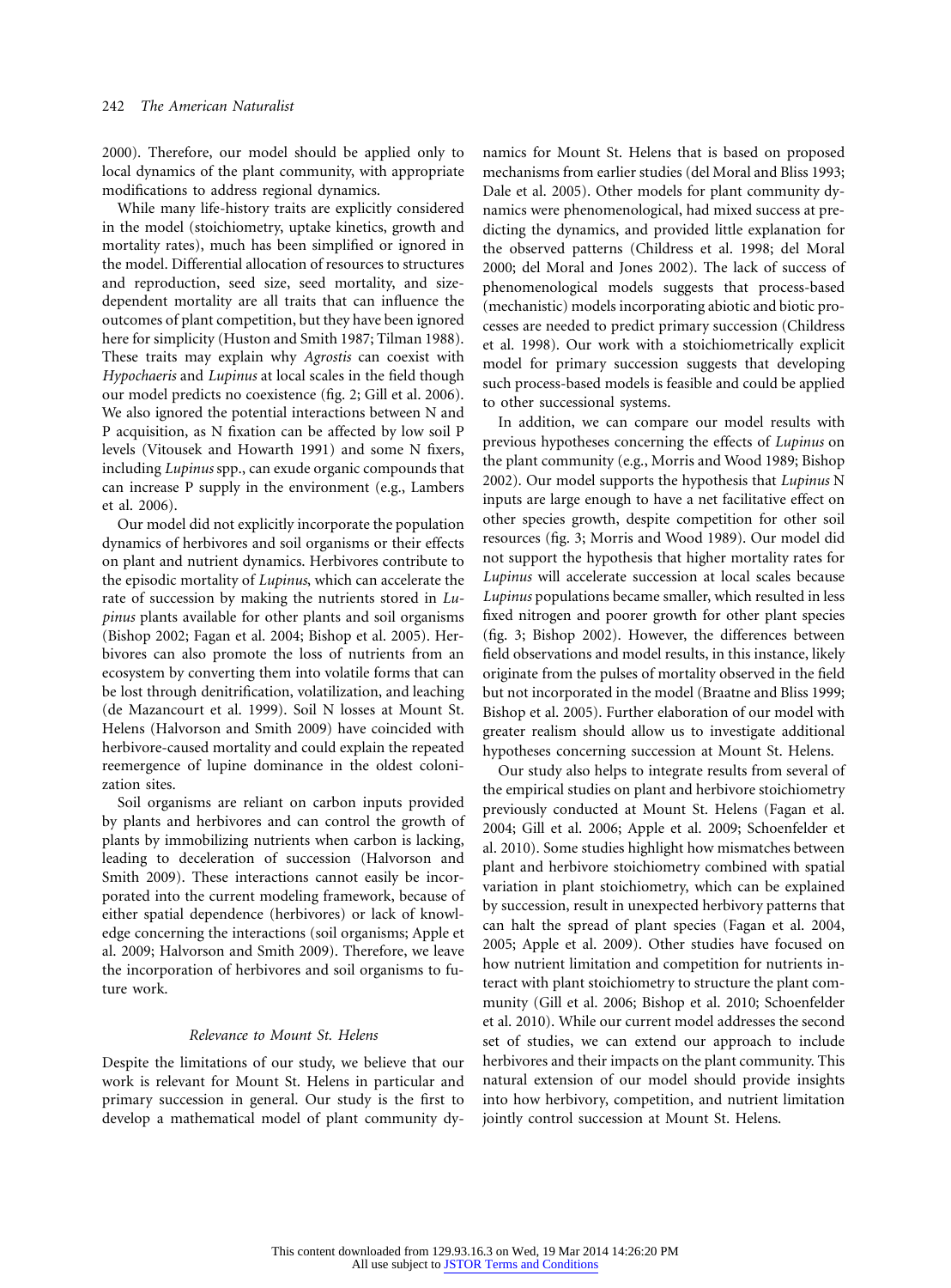### *Ecological Stoichiometry and Primary Succession*

Most successional theories and models have been developed for secondary succession, with the focus mostly being on life-history traits and biotic interactions (Connell and Slatyer 1977; Pastor and Post 1986; Huston and Smith 1987; Pickett et al. 1987; Walker and Chapin 1987; Callaway and Walker 1997). Although these factors are important, abiotic factors can be just as or more influential during primary succession (Walker and Chapin 1987; Matthews 1992; Walker and del Moral 2003; del Moral et al. 2005). This fact limits the applicability of current models of succession to primary succession (Pickett et al. 1987; Walker and Chapin 1987; Walker and del Moral 2003). Only frameworks that can incorporate and investigate the interactions between abiotic and biotic factors will provide ecologists with the tools needed to understand and predict primary succession. Furthermore, the frameworks must allow for the development of models that can explain the mutual feedbacks between ecosystem development and biotic interactions.

Our study suggests that ecological stoichiometry provides such a framework. It allowed us to integrate ecosystem processes such as nutrient cycling with community processes like competition. Using information only on soil nutrients, plant stoichiometry, and plant physiology, we were able to predict qualitatively the competitive hierarchies observed at Mount St. Helens, the facilitative effects of *Lupinus* on other species, and the responses of each species to nutrient enrichment (figs. 2–4). Such results, combined with those from Gill et al. (2006) and Apple et al. (2009), indicate the powerful explanatory and synthetic potential of a stoichiometric framework for primary succession.

This potential extends beyond primary succession, as several of our results demonstrate. First, our model demonstrates that the recycling of nutrients by plants can lead to starkly different competitive outcomes by shifting the effective rate of resource supply (fig. 2). The shift is caused by differences in stoichiometry and nutrient retention between competing species, which can be seen only when nutrient recycling and nutrient dynamics are explicitly considered (Daufresne and Hedin 2005). This result, combined with the influence of other trophic levels on nutrient limitation (Daufresne and Loreau 2001; Cherif and Loreau 2009), suggests that the differences in stoichiometry and nutrient retention across species should be explicitly considered in ecological communities.

Second, we demonstrate that alternative successional trajectories may be created and maintained through the deterministic competitive and facilitative interactions, which promote destabilizing nutrient consumption at the coexistence steady state, combined with variation in initia  $\rightarrow$  Bishop, J. G. 2002. Early primary succession on Mount St. Helens:

floristic composition (fig. 2). This supports the view that stochastic assembly plays a key role in succession (del Moral et al. 2005). Third, our model shows the important role of P in determining the availability of N in an ecosystem by controlling the biomass of *Lupinus* (fig. 4). Our result lends support to the idea that N limitation in many ecosystems is caused by the P limitation of N fixers (Vitousek and Howarth 1991; Vitousek 2004). Overall, these results demonstrate how the explicit incorporation of abiotic and biotic mechanisms into a common framework can lead to important, general insights for ecological problems.

#### *Conclusions*

Our model demonstrates that some of the vegetation patterns found on Mount St. Helens during primary succession can be explained and predicted through ecological stoichiometry. This suggests that our model may be useful for predicting patterns of successional dynamics more broadly, which is needed for applications to ecosystem restoration and the potential invasibility of local communities.

#### **Acknowledgments**

We thank three anonymous reviewers for helpful comments that have improved the clarity of the paper. J.N.M. acknowledges support from the International Graduate Training Centre in Mathematical Biology (Pacific Institute of Mathematical Sciences), the University of Alberta, the Province of Alberta, and the Natural Sciences and Engineering Research Council (NSERC). W.F.F. was supported by National Science Foundation (NSF) grant DEB-0614263. M.A.L. was supported by an NSERC Discovery Grant and a Canada Research Chair. J.G.B. was supported by NSF grant DEB-0614538. Y.J. was supported by Alberta Sustainable Resource and Development and the Alberta Water Research Institute.

#### **Literature Cited**

- Apple, J. L., M. Wink, S. E. Wills, and J. G. Bishop. 2009. Successional change in phosphorus stoichiometry explains the inverse relationship between herbivory and lupin density on Mount St. Helens. PLoS One 4:e7807, doi:10.1371/journal.pone.0007807.
- Ballantyne, F., D. N. L. Menge, A. Ostling, and P. Hosseini. 2008. Nutrient recycling affects autotroph and ecosystem stoichiometry. American Naturalist 171:511–523.
- Barber, S. A. 1995. Soil nutrient bioavailability: a mechanistic approach. Wiley, New York.
-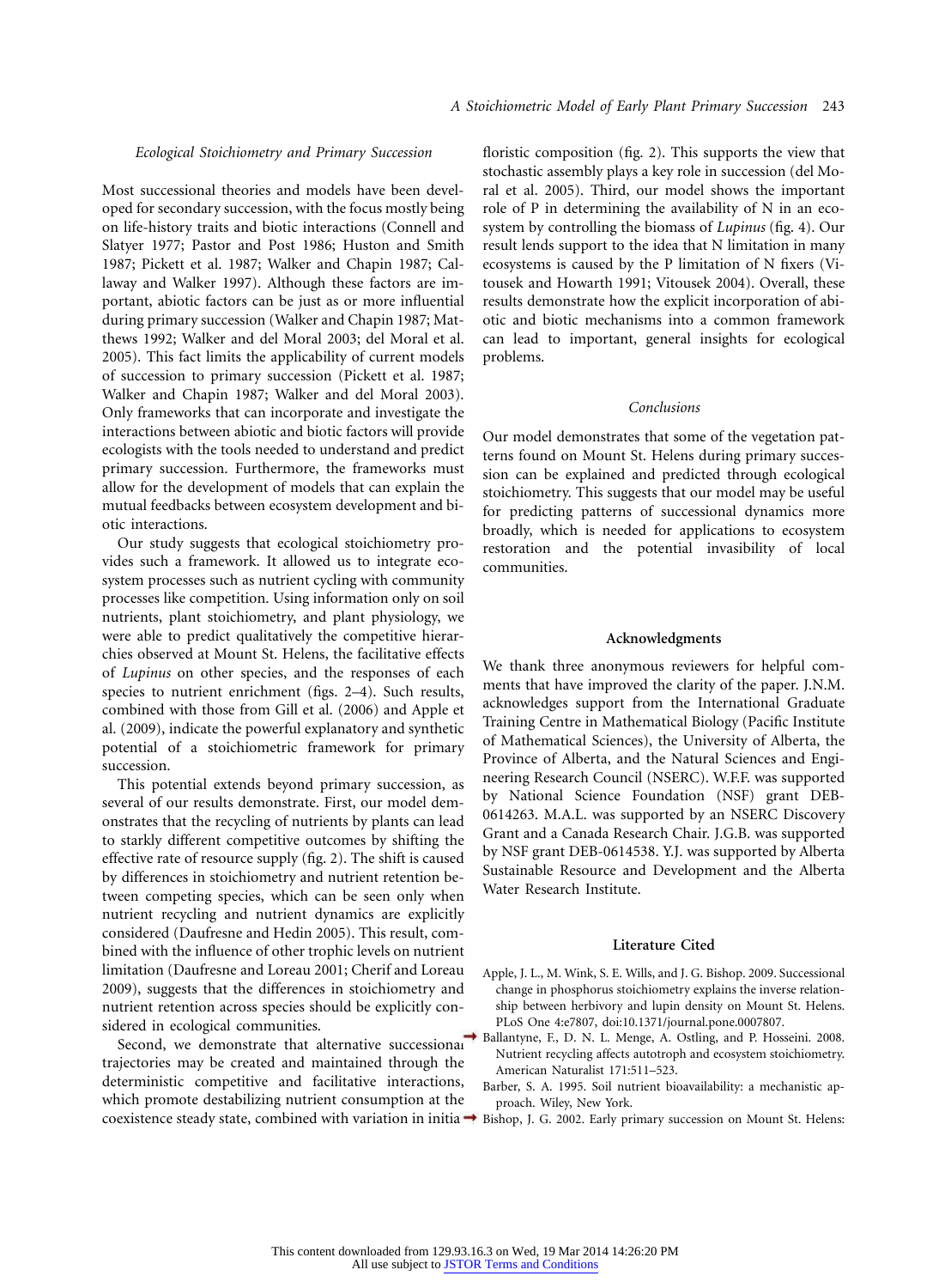the demographic impact of insect herbivores on colonizing lupines. Ecology 83:191–202.

Bishop, J. G., W. F. Fagan, J. D. Schade, and C. M. Crisafulli. 2005. Causes and consequences of herbivory on prairie lupine (*Lupinus* F. J. Swanson, and C. M. Crisafulli, eds. The ecological responses to the 1980 eruption of Mount St. Helens. Springer, New York.

- Bishop, J. G., N. O'Hara, J. H. Titus, J. L. Apple, R. A. Gill, and L  $\rightarrow$  Dunbabin, V. M., A. J. Diggle, Z. Rengel, and R. van Hugten. 2002. Wynn. 2010. N-P co-limitation of primary production and response of arthropods to N and P in early primary succession on Mount St. Helens volcano. PLoS One 5:e13598.
- Braatne, J. H., and L. C. Bliss. 1999. Comparative physiological ecology of lupines colonizing early successional habitats on Mount St. Helens. Ecology 80:891–907.
- Callaway, R. M., and L. R. Walker. 1997. Competition and facilitation: Fagan, W. F., J. G. Bishop, and J. D. Schade. 2004. Spatially structured a synthetic approach to interactions in plant communities. Ecology 78:1958–1965.
- Chapin, F. S., III, L. R. Walker, C. L. Fastie, and L. C. Sharman. 1994. Bay, Alaska. Ecological Monographs 64:149–175.
- Cherif, M., and M. Loreau. 2009. When microbes and consumers determine the limiting nutrient of autotrophs: a theoretical anal-487–497.
- ———. 2010. Towards a more biologically realistic use of Droop's Gill, R., J. Boie, J. Bishop, L. Larsen, J. Apple, and R. Evans. 2006. equations to model growth under multiple nutrient limitation. Oikos 119:897–907.
- Childress, W. M., C. M. Crisafulli, and E. J. Rykiel Jr. 1998. Complant community. Ecological Modelling 107:93–102.
	- Clements, F. E. 1916. Plant succession: an analysis of the development DC.
- Connell, J. H., and R. O. Slatyer. 1977. Mechanisms of succession organization. American Naturalist 11:1119–1144.
- Dale, V. H., F. J. Swanson, and C. M. Crisafulli. 2005. The ecological responses to the 1980 eruption of Mount St. Helens. Springer, New York.
- Daufresne, T., and L. O. Hedin. 2005. Plant coexistence depends on ecosystem nutrient cycles: extension of resource-ratio theory. Proceedings of the National Academy of Sciences of the USA  $102 \rightarrow$ 9212–9217.
- Daufresne, T., and M. Loreau. 2001. Plant–herbivore interactions and trient limitation? Ecology Letters 4:196–206.
- del Moral, R. 2000. Succession and species turnover on Mount St. Helens, Washington. Acta Phytogeographica Suecica 85:53–62.
- del Moral, R., and L. C. Bliss. 1993. Mechanisms of primary suc-Advances in Ecological Research 24:1–66.
- del Moral, R., and C. A. Clampitt. 1985. Growth of native plant species on recent volcanic substrates from Mount St. Helens  $\rightarrow$  Lambers, H., M. W. Shane, M. D. Cramer, S. J. Pearse, and E. J. American Midland Naturalist 114:374–383.
- del Moral, R., and C. Jones. 2002. Vegetation development on pumice at Mount St. Helens, USA. Plant Ecology 162:9–22.
- del Moral, R., and L. R. Rozzell. 2005. Long-term effects of *Lupinus* Lee, T. D., M. G. Tjoelker, P. B. Reich, and M. P. Russelle. 2003. *lepidus* on vegetation dynamics at Mount St. Helens. Plant Ecology 181:203–215.
	- del Moral, R., D. M. Wood, and J. H. Titus. 2005. Proximity, mi-

crosites, and biotic interactions during early succession. Pages 93– 110 *in* V. H. Dale, F. J. Swanson, and C. M. Crisafulli, eds. The ecological responses to the 1980 eruption of Mount St. Helens. Springer, New York.

- *lepidus*) in early primary succession. Pages 151–161 *in* V. H. Dale, de Mazancourt, C., M. Loreau, and L. Abbadie. 1999. Grazing optimization and nutrient cycling: potential impact of large herbivores in a savanna system. Ecological Applications 9:784–797.
	- Modelling the interactions between water and nutrient uptake and root growth. Plant and Soil 239:19–38.
	- Esteban, E., R. O. Carpena, and A. A. Meharg. 2003. High-affinity phosphate/arsenate transport in white lupin (*Lupinus albus*) is relatively insensitive to phosphate status. New Phytologist 158:165– 173.
	- herbivory and primary succession at Mount St. Helens: field surveys and experimental growth studies suggest a role for nutrients. Ecological Entomology 29:398–409.
- Mechanisms of primary succession following deglacation at Glacie  $\rightarrow$  Fagan, W. F., M. Lewis, M. G. Neubert, C. Aumann, J. L. Apple, and J. G. Bishop. 2005. When can herbivores slow or reverse the spread of an invading plant? a test case from Mount St. Helens. American Naturalist 166:669–685.
- ysis. Proceedings of the Royal Society B: Biological Sciences 276  $\rightarrow$  Fenner, M. 1978. Susceptibility to shade in seedlings of colonizing and closed turf species. New Phytologist 81:739–744.
	- Linking community and ecosystem development on Mount St. Helens. Oecologia (Berlin) 148:312–324.
	- Grover, J. P. 1997. Resource competition. Springer, New York
- parison of Markovian matrix models of a primary successiona  $\rightarrow$  Halvorson, J. J., and J. L. Smith. 2009. Carbon and nitrogen accumulation and microbial activity in Mount St. Helens pyroclastic substrates after 25 years. Plant and Soil 315:211–228.
- of vegetation. Carnegie Institution of Washington, Washington, Halvorson, J. J., J. L. Smith, and E. H. Franz. 1991*a*. Lupine influence on soil carbon, nitrogen and microbial activity in developing ecosystems at Mount St. Helens. Oecologia (Berlin) 87:162–170.
- in natural communities and their role in community stability and Halvorson, J. J., R. A. Black, J. L. Smith, and E. H. Franz. 1991*b*. Nitrogenase activity, growth and carbon and nitrogen allocation in wintergreen and deciduous lupine seedlings. Functional Ecology 5:554–561.
	- Halvorson, J. J., E. H. Franz, J. L. Smith, and R. A. Black. 1992. Nitrogenase activity, nitrogen fixation, and nitrogen inputs by lupines at Mount St. Helens. Ecology 73:87–98.
		- Houle, G. 1997. No evidence for interspecific interactions between plants in the first stage of succession on coastal dunes in subarctic Quebec, Canada. Canadian Journal of Botany 75:902–912.
- ecological stoichiometry: when do herbivores determine plant nu  $\rightarrow$  Huston, M. A., and D. L. DeAngelis. 1994. Competition and coexistence: the effects of resource transport and supply rates. American Naturalist 144:954–977.
	- Huston, M. A., and T. Smith. 1987. Plant succession: life-history and competition. American Naturalist 130:168–198.
- cession: insights resulting from the eruption of Mount St. Helens. Klausmeier, C. A., E. Litchman, and S. A. Levin. 2004. Phytoplankton growth and stoichiometry under multiple nutrient limitation. Limnology and Oceanography 49:1463–1470.
	- Veneklaas. 2006. Root structure and functioning for efficient acquisition of phosphorus: matching morphological and physiological traits. Annals of Botany 98:693–713.
	- Contrasting growth response of an  $N_2$ -fixing and non-fixing forb to elevated CO<sub>2</sub>: dependence on soil N supply. Plant and Soil 255: 475–486.